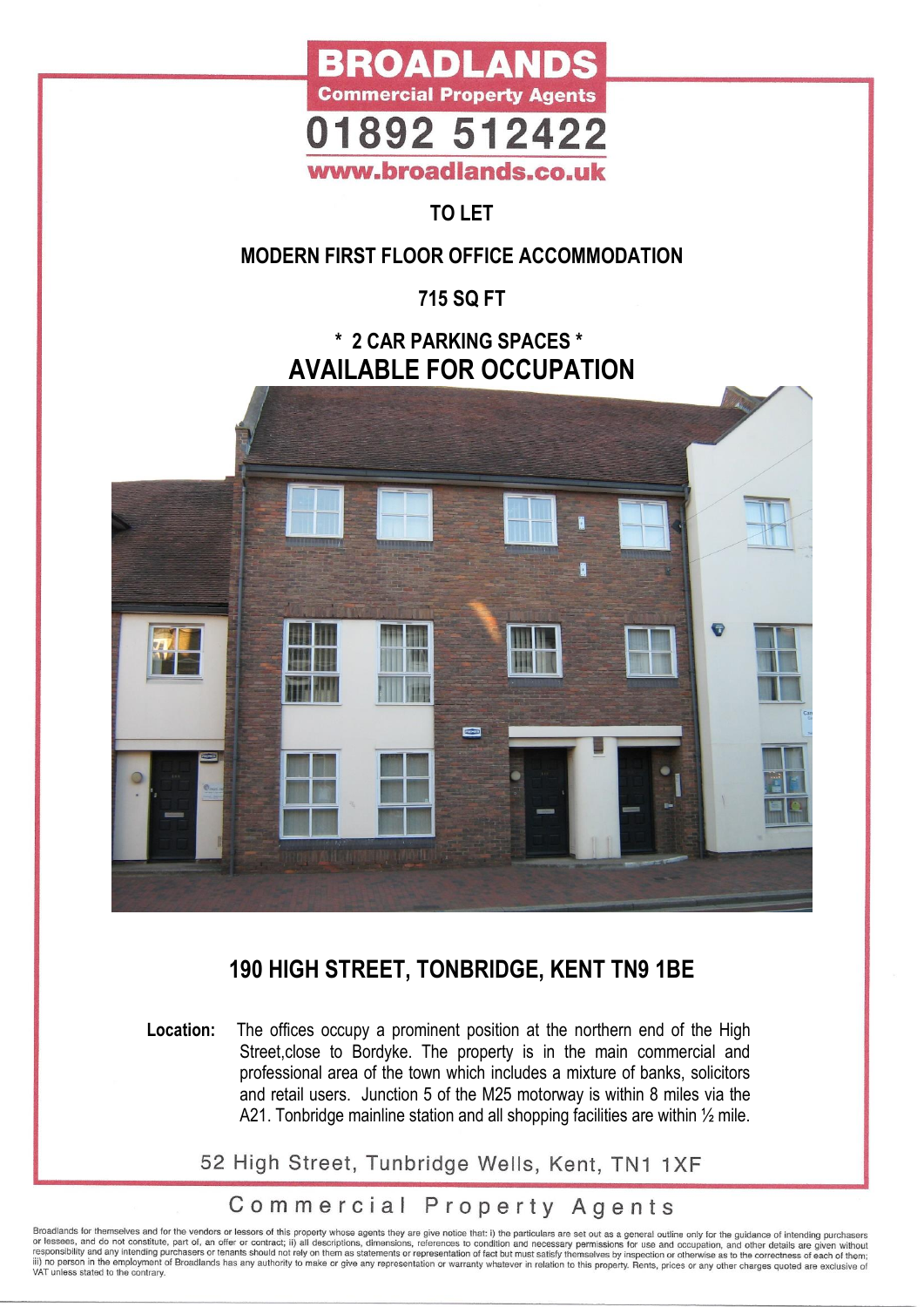

**The property is of brick construction under a tiled roof and is arranged over Ground, First and Second floors and is in good decorative order throughout. The first floor office extends to approximately:**

|                                                                                                                  | <b>Net Floor Area:</b>                                                                                                         | 715 sq.ft.                                                                                                                                                                       |
|------------------------------------------------------------------------------------------------------------------|--------------------------------------------------------------------------------------------------------------------------------|----------------------------------------------------------------------------------------------------------------------------------------------------------------------------------|
| <b>Amenities:</b>                                                                                                | ◆ Fully carpeted<br>◆ 2 car parking spaces<br>◆ Gas central heating<br>◆ Category II lighting<br>• Male & female WC facilities |                                                                                                                                                                                  |
| Lease:                                                                                                           | A new full repairing and insuring lease is available for a term<br>to be agreed subject to upward only rent reviews.           |                                                                                                                                                                                  |
| Rent:                                                                                                            | advance by standing order.                                                                                                     | £15,000 per annum exclusive to be paid quarterly in                                                                                                                              |
| VAT:                                                                                                             |                                                                                                                                | VAT is applicable on all payments under the lease.                                                                                                                               |
| Rates:                                                                                                           | 844522                                                                                                                         | The tenant will be responsible for the payment of rates on<br>the space occupied The prospective tenant should make<br>their own enquiries to Tonbridge & Malling Council. 01732 |
| <b>Legal Costs:</b>                                                                                              |                                                                                                                                | Each party to be responsible for their own legal costs.                                                                                                                          |
| <b>Viewing &amp; Further Information:</b><br><b>SHANE RAGGETT 01892 512422</b><br>shane.raggett@broadlands.co.uk |                                                                                                                                |                                                                                                                                                                                  |

52 High Street, Tunbridge Wells, Kent, TN1 1XF

## Commercial Property Agents

Broadlands for themselves and for the vendors or lessors of this property whose agents they are give notice that: i) the particulars are set out as a general outline only for the guidance of intending purchasers<br>or lessees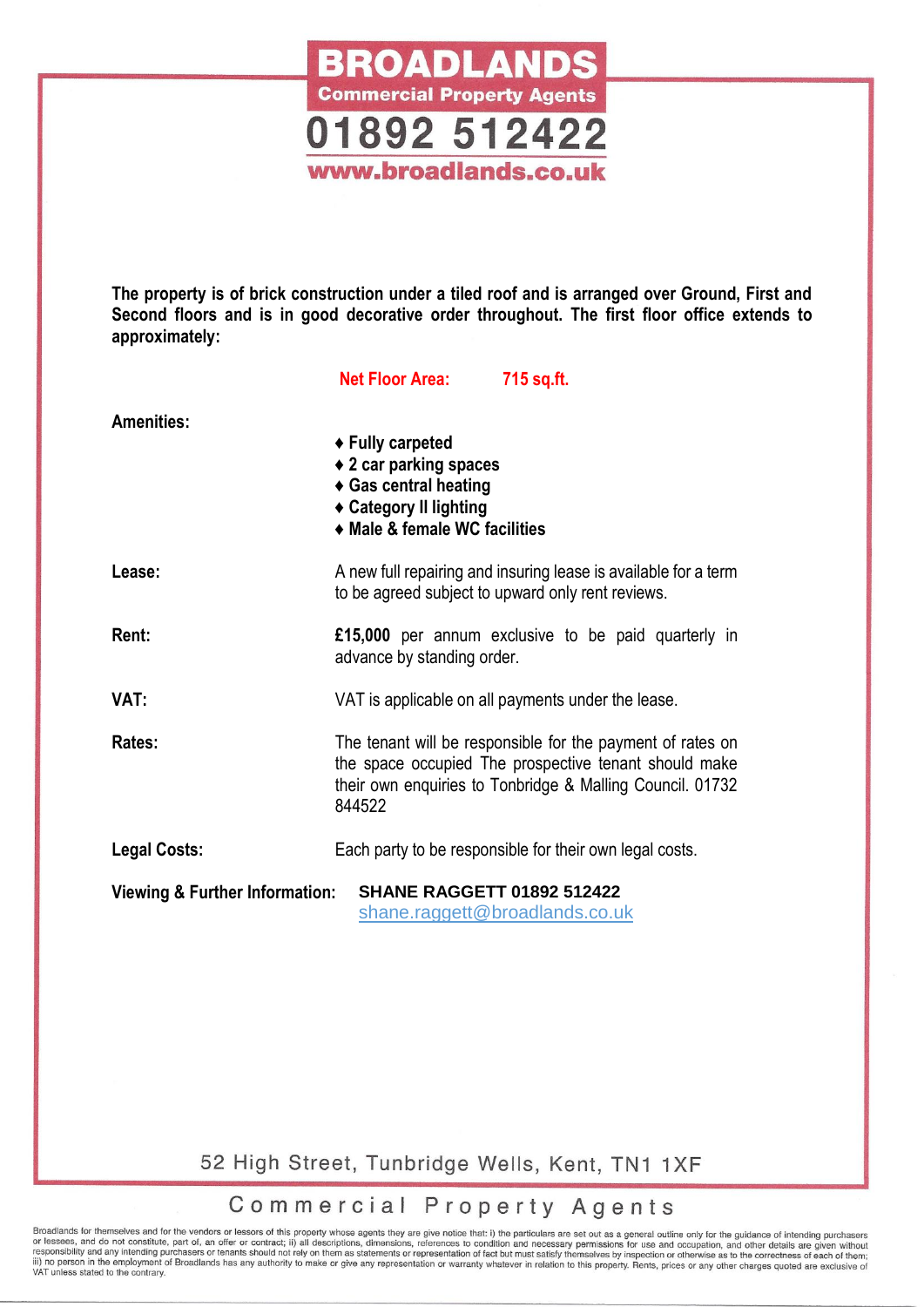



Broadlands for themselves and for the vendors or lessors of this property whose agents they are give notice that: i) the particulars are set out as a general outline only for the guidance of intending purchasers<br>or lessees